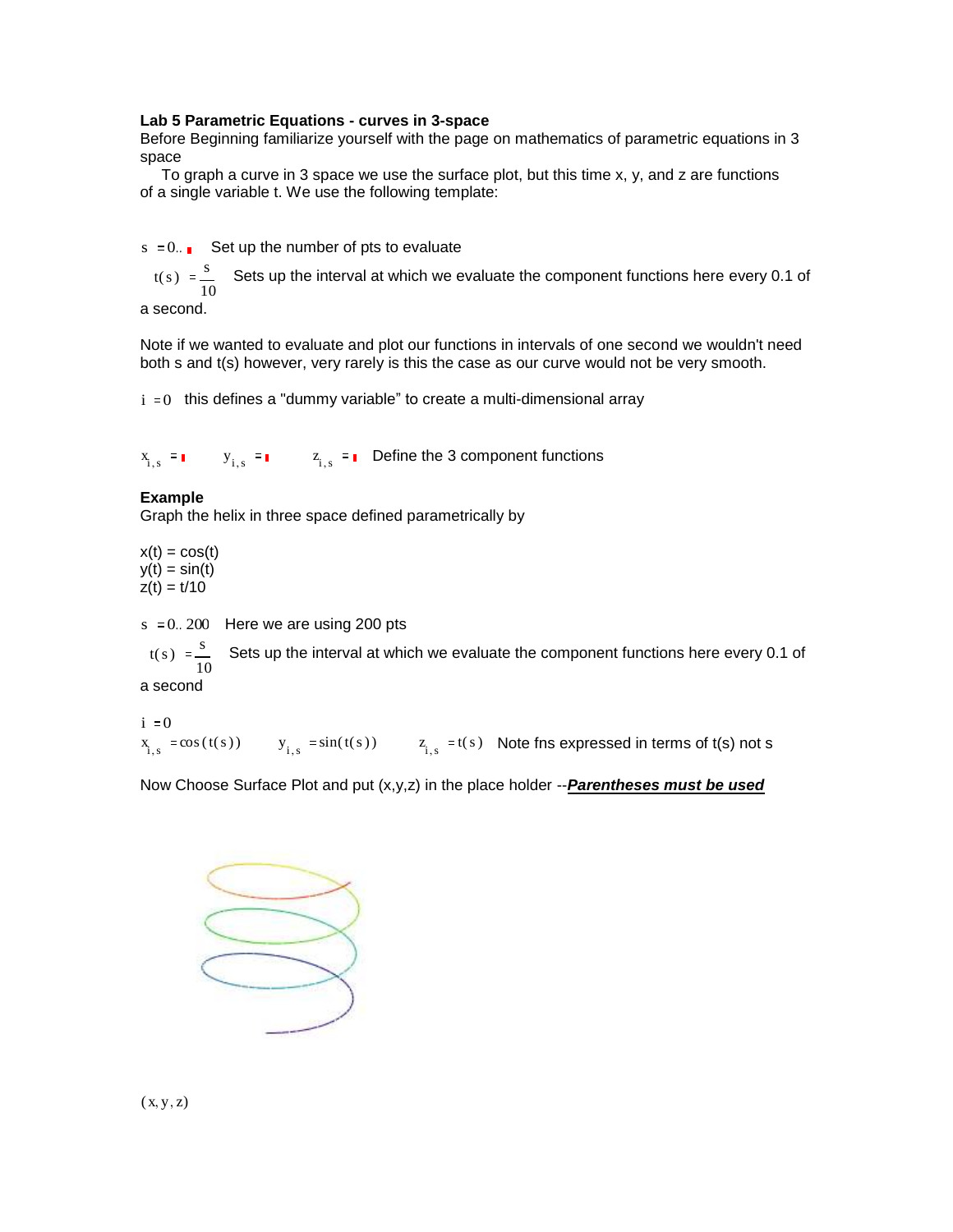Under the Format window I've clicked SHOW BORDER off and under Axes Style I've clicked on NONE.

Under Appearance I've selected the color map.

But you can format however you feel is appropriate.

Of course you'd want to locate the initial pt (1,0,0) and analyze the derivatives.

To analyze the derivatives we'll plot all 3 on a 2-D graph and use the variable  $\tau$  since t is already in use and  $X, Y$ , and  $Z$  for the component functions since  $x, y$ , and  $z$  are already in use.





Note the trajectory is smooth as the derivatives are never simultaneously 0.

Initially τ  $\frac{d}{dx}X(\tau)$ d < 0 τ  $\frac{d}{dx}Y(\tau)$ d > 0 and τ  $\frac{d}{dx}Z(\tau)$ d > 0 so the trajectory is counterclockwise increasing at a constant rate in the z direction



 $(x, y, z)$ 

Note I copied the graph from Mathcad into Paint Brush to add the initial point and direction arrows and then pasted back into the Mathcad Program.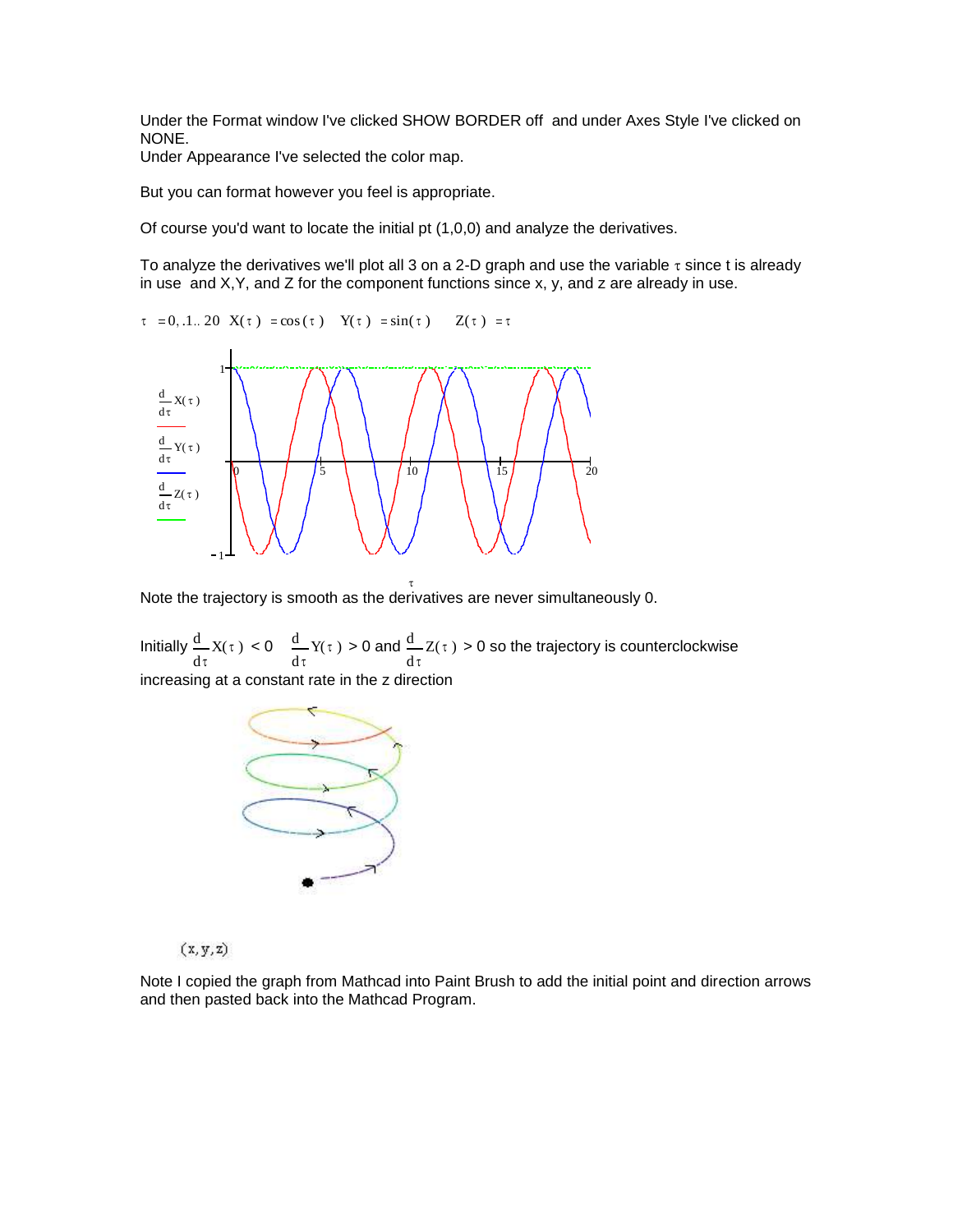Example 2 Let's graph the curve defined in vector form by  $\overrightarrow{r(t)} = t \cdot i + t^2 \cdot j + (1) - t^2 + t^4 \cdot k$ 

(Verify that the motion is on the surface of a saddle)

 $s := 0$ . 100 Here we are using 100 pts

 $t1(s) = \frac{s}{s}$ 10 Sets up the interval at which we evaluate the component functions here every 0.1 of a second

 $i = 0$ 

 $x1_{i,s} := \cos(t(s))$   $y1_{i,s} := \sin(t(s))$   $z1_{i,s} := 1 - \cos(t(s))^2 + \sin(t(s))^2$ 

Note here I'm using x1,y1,z1, and t1--the reason is we're using less pts than in the previous example and so if we used x,y,z, and t Mathcad would graph this example for the first 100 pts and the previous example for the next 100 creating a hybrid manimal like in "The Island of Dr Moreau" (I know some of you already know this)



 $(x 1, y 1, z1)$ 

Exercises 1. Graph the curve defined parametrically by :

 $x = t$  $y = t$  $z = \sin(t)$ 

I'll give you the Set-up on this one  $s := 0.120$ 

 $t(s) := \frac{s}{s}$ 20

(Note here the increment is 1/20 of a second)

 $i = 0.1$